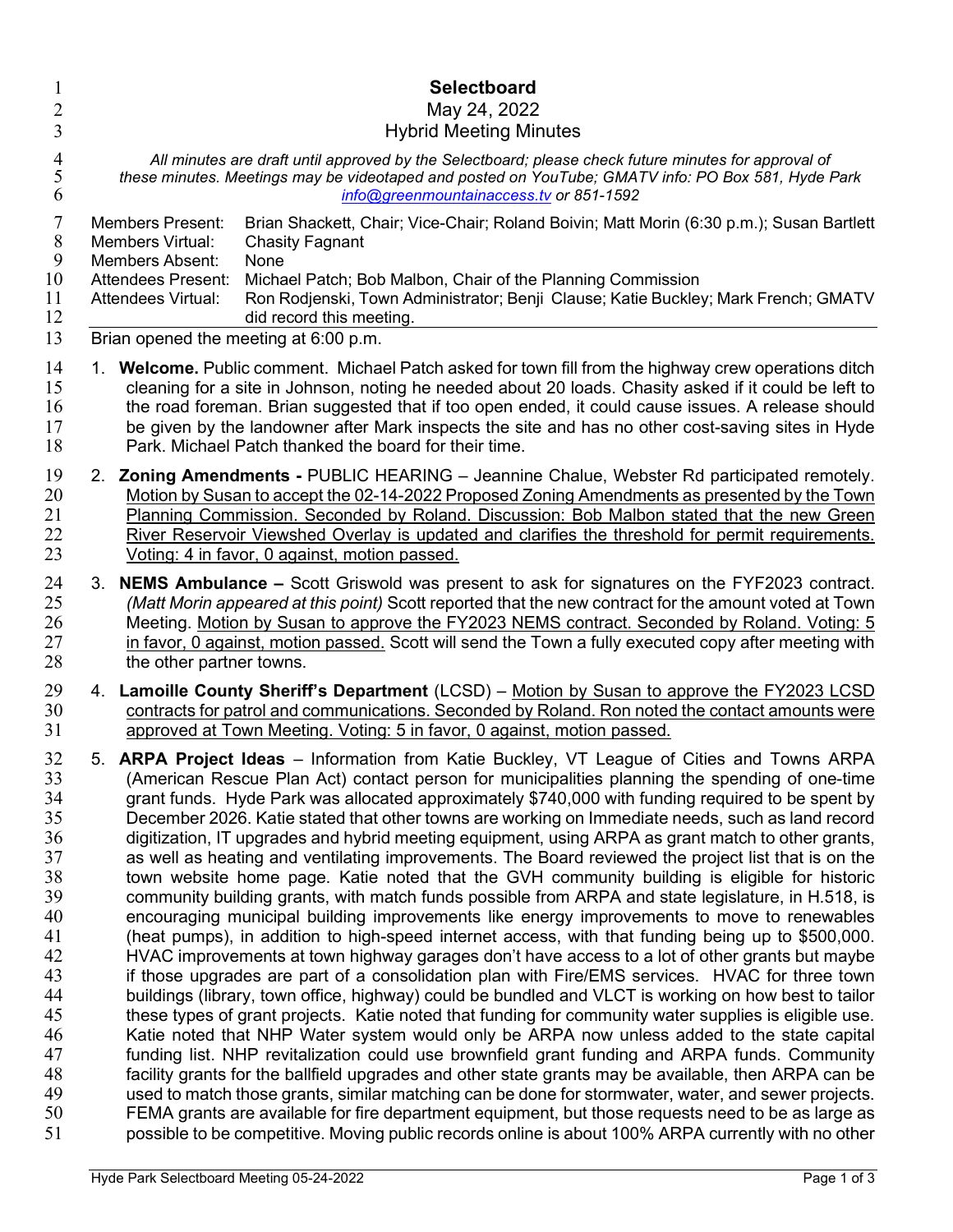1 grant sources to leverage. Katie noted that other towns are asking for similar items, with computer 2 hardware, internet security, software, ventilation, and improved community space, each being 3 needed for town operations during the pandemic. Outdoor recreation like trails and library services,<br>4 now going beyond books to services like food services, Wi-Fi to outside were important during the 4 now going beyond books to services like food services, Wi-Fi to outside were important during the<br>5 pandemic. Katie noted that some towns are contributing to their regional fiber districts. Some towns pandemic. Katie noted that some towns are contributing to their regional fiber districts. Some towns 6 are looking at buying dilapidated buildings for future use as affordable housing or economic development purposes and planning expansions of water and sewer services to support housing.<br>8 Brian noted that some places are buving land for free RV parks to draw support for village centers. Brian noted that some places are buving land for free RV parks to draw support for village centers. 9 Katie stated that the limits on the use of ARPA are the same as what current property tax dollars are 10 spent on and if the use can be justified as economic driver, then that really helps everyone and is 11 encouraged. Brian thanked Katie for her time and sharing her wealth of information. Matt Morin<br>12 asked when the Recreation Committee can come in and Susan said sooner than later with the high asked when the Recreation Committee can come in and Susan said sooner than later with the high 13 cost that would be needed for improvements at the ballfield. Matt stated that the basketball court,<br>14 playaround and fencing all need to be improved. Ron noted that depending on the list of needs, there playground and fencing all need to be improved. Ron noted that depending on the list of needs, there 15 are other grant sources that could be explored with ARPA used as a match. The Board would like 16 to move forward with soiling borings at the Manosh 25 ac with his permission and to update the data 17 on remaining resource at the town's existing gravel pit.

- 18 6. **Highway Summer** Work Plan Review Cooper Hill Road is the next large road project for the crew,<br>19 oartially funded by a Grants-In-Aid state highway grant. They are working on the end of the spring 19 partially funded by a Grants-In-Aid state highway grant. They are working on the end of the spring 20 work, finishing leftover items from 2021 and trying to get to new summer work. Brian asked if 21 questions should go to the road foreman about town highway issues, and Mark stated that all 22 complaints and inquiries should go to the town garage first as most can be answered quickly by the 23 crew – 888-4625. Pike has completed the Center Road warranty repair work from cold pav issues 24 last Fall, and Mark French stated it was better than what it was. Mark explained that the paver took<br>25 off with a cold start creating an unstable finished wearing surface. Mark reported that the new off with a cold start creating an unstable finished wearing surface. Mark reported that the new excavator's trailer parts are on back order, but he expects them to arrive in about two or three weeks.<br>27 Soland wanted to look somewhere else if the new trailer doesn't arrive soon. Mark reported that a 27 Roland wanted to look somewhere else if the new trailer doesn't arrive soon. Mark reported that a<br>28 det came in at \$197.00 a month for GPS service on town highway equipment and Mark stated quote came in at \$197.00 a month for GPS service on town highway equipment and Mark stated<br>29 that this is an extra charge that the department should put to other uses. The Board discussed pros 29 that this is an extra charge that the department should put to other uses. The Board discussed pros<br>30 and cons of the service, the fact larger municipalities are using the service, and costs being paid and cons of the service, the fact larger municipalities are using the service, and costs being paid 31 from other sources, not the highway operations budget which is already set for road work. Motion by 32 Susan to try Verizon GPS for one year. Seconded by Brian. Voting: 4 in favor, 1 against (Chasity for 33 cost). Motion passed. Matt stated that he wanted to let Mark know that the new service would be<br>34 monitored by him and the crew to gauge its value and the cost could come from FEMA monitored by him and the crew to gauge its value and the cost could come from FEMA 35 reimbursement or other sources.
- 36 7. Letter of Hire Highway summer seasonal worker, Blaine Delisle. Ron reviewed the letter to Blaine<br>37 for permanent on-call duty. Motion by Matt to hire Blaine Delisle at \$19.00/hour for on-call service for permanent on-call duty. Motion by Matt to hire Blaine Delisle at \$19.00/hour for on-call service 38 as highway equipment operator with CDL. Seconded by Chasity. Voting: 5 in favor, 0 against, motion 39 passed. Brian noted that use of town vehicles for commuting could have a risk assessment tied to it<br>40 per his discussion with the town attorney. Chasity noted that when the road foreman is called out he per his discussion with the town attorney. Chasity noted that when the road foreman is called out he 41 is being paid and would be covered for that risk. Mark confirmed he only uses the truck for town 42 business.
- 43 8. Road Naming Green River Woods Drive (off Diggins Rd) Benji Clause from Green River Woods 44 Association confirmed that the road name is approved by the landowners. Motion by Matt to approve 45 Green River Woods Drive. Seconded by Chasity. Discussion: The proposed name has been 46 reviewed by the State E911 Board for no conflict with other exiting road names in Hyde Park and 47 surrounding towns. Voting: 5 in favor, 0 against, motion passed.
- 48 9. Other Business Discuss Annual Stipend for Town Fire Warden. Motion by Susan to award the 49 town fire warden an annual stipend in the amount of \$300.00, for volunteer service in the prior year, 50 which can be made in in either one or two payments per he preference of the fire warden. Seconded 51 by Roland. Voting: 4 in favor, 0 against, 1 abstention (Chasity due to Ryan being her brother), motion 52 passed.